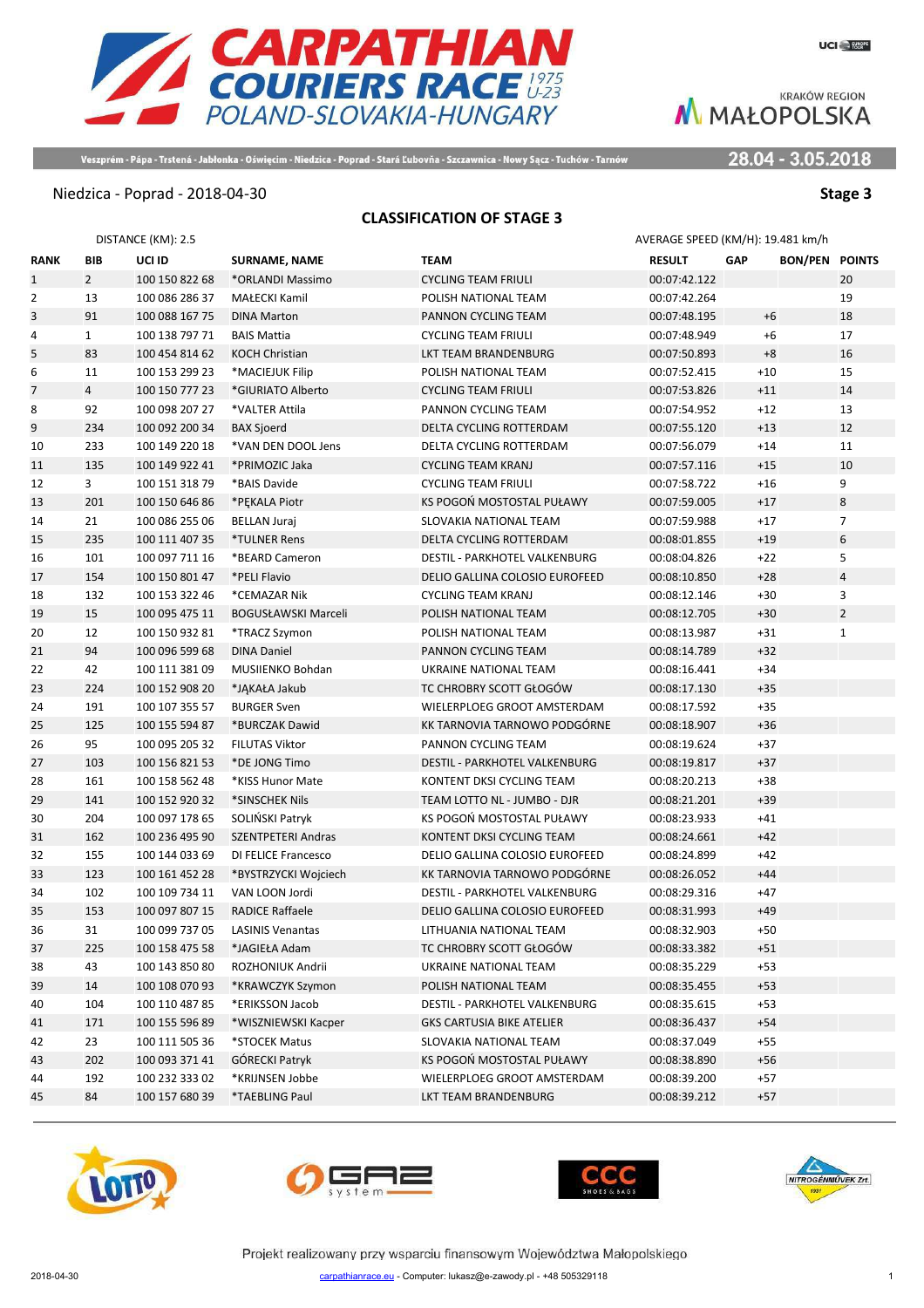

**Contract Contract Contract Contract Contract** 

|                |              |                |                              | Veszprém - Pápa - Trstená - Jabłonka - Oświęcim - Niedzica - Poprad - Stará Ľubovňa - Szczawnica - Nowy Sącz - Tuchów - Tarnów |              | 28.04 - 3.05.2018 |
|----------------|--------------|----------------|------------------------------|--------------------------------------------------------------------------------------------------------------------------------|--------------|-------------------|
| 46             | 183          | 100 159 769 91 | *SAHARIL Muhammamad Fitri    | <b>TEAM SAPURA CYCLING</b>                                                                                                     | 00:08:39.853 | $+57$             |
| 47             | 151          | 100 151 340 04 | <b>ZANDRI Francesco</b>      | DELIO GALLINA COLOSIO EUROFEED                                                                                                 | 00:08:40.627 | $+58$             |
| 48             | 133          | 100 099 792 60 | *KVASINA Filip               | <b>CYCLING TEAM KRANJ</b>                                                                                                      | 00:08:41.490 | $+59$             |
| 49             | 211          | 100 161 344 17 | *PODOLAK Patrik              | STREDOSLOVENSKY REGION                                                                                                         | 00:08:44.350 | $+1:02$           |
| 50             | 203          | 100 097 260 50 | STANISZEWSKI Daniel          | KS POGOŃ MOSTOSTAL PUŁAWY                                                                                                      | 00:08:44.689 | $+1:02$           |
| 51             | 134          | 100 150 816 62 | *LAVRIC Martin               | <b>CYCLING TEAM KRANJ</b>                                                                                                      | 00:08:44.832 | $+1:02$           |
| 52             | 231          | 100 155 088 66 | *HOPPEZAK Vincent            | DELTA CYCLING ROTTERDAM                                                                                                        | 00:08:45.041 | $+1:03$           |
| 53             | 232          | 100 156 869 04 | *VAN DEN BERG Marijn         | DELTA CYCLING ROTTERDAM                                                                                                        | 00:08:45.547 | $+1:03$           |
| 54             | 221          | 100 158 514 00 | *SZÓSTKA Paweł               | TC CHROBRY SCOTT GŁOGÓW                                                                                                        | 00:08:45.753 | $+1:03$           |
| 55             | 5            | 100 101 858 89 | *DONEGA Matteo               | <b>CYCLING TEAM FRIULI</b>                                                                                                     | 00:08:46.856 | $+1:04$           |
| 56             | 175          | 100 158 486 69 | *MIGAS Dawid                 | <b>GKS CARTUSIA BIKE ATELIER</b>                                                                                               | 00:08:47.121 | $+1:05$           |
| 57             | 63           | 100 150 842 88 | *ISTLSTEKKER Zsolt           | KOBANYA CYCLING TEAM                                                                                                           | 00:08:48.840 | $+1:06$           |
| 58             | 105          | 100 093 346 16 | VAN DER HEIJDEN Maik         | DESTIL - PARKHOTEL VALKENBURG                                                                                                  | 00:08:48.896 | $+1:06$           |
| 59             | 222          | 100 150 929 78 | *MURIAS Jakub                | TC CHROBRY SCOTT GŁOGÓW                                                                                                        | 00:08:49.277 | $+1:07$           |
| 60             | 122          | 100 158 491 74 | *KOSTAŃSKI Mateusz           | KK TARNOVIA TARNOWO PODGÓRNE                                                                                                   | 00:08:51.594 | $+1:09$           |
| 61             | 182          | 100 106 473 48 | MISBAH Muhsin Al Redha       | <b>TEAM SAPURA CYCLING</b>                                                                                                     | 00:08:51.662 | $+1:09$           |
| 62             | 24           | 100 091 238 42 | <b>BABIC Adrian</b>          | SLOVAKIA NATIONAL TEAM                                                                                                         | 00:08:52.990 | $+1:10$           |
| 63             | 205          | 100 150 637 77 | *KUCIO Krzysztof             | KS POGOŃ MOSTOSTAL PUŁAWY                                                                                                      | 00:08:53.179 | $+1:11$           |
| 64             | 144          | 100 138 043 93 | VAN IERSEL Youri             | TEAM LOTTO NL - JUMBO - DJR                                                                                                    | 00:08:54.438 | $+1:12$           |
| 65             | 193          | 100 147 607 54 | *MOURIS Teun                 | WIELERPLOEG GROOT AMSTERDAM                                                                                                    | 00:08:55.364 | $+1:13$           |
| 66             | 213          | 100 155 217 01 | <b>KASKO David</b>           | STREDOSLOVENSKY REGION                                                                                                         | 00:08:56.511 | $+1:14$           |
| 67             | 223          | 100 159 969 00 | <b>WOJTANEK Bartłomiej</b>   | TC CHROBRY SCOTT GŁOGÓW                                                                                                        | 00:08:57.430 | $+1:15$           |
| 68             | 195          | 100 228 548 00 | <b>STEINBUSCH Joep</b>       | WIELERPLOEG GROOT AMSTERDAM                                                                                                    | 00:09:00.283 | $+1:18$           |
| 69             | 25           | 100 110 758 65 | *VLCAK Martin                | SLOVAKIA NATIONAL TEAM                                                                                                         | 00:09:01.112 | $+1:19$           |
| 70             | 93           | 100 112 209 61 | *SZABO Miklos                | PANNON CYCLING TEAM                                                                                                            | 00:09:01.184 | $+1:19$           |
| 71             | 71           | 100 109 575 46 | <b>ANIOŁKOWSKI Stanisław</b> | <b>TEAM HUROM</b>                                                                                                              | 00:09:01.395 | $+1:19$           |
| 72             | 165          | 100 562 386 61 | <b>SASVARI Daniel</b>        | KONTENT DKSI CYCLING TEAM                                                                                                      | 00:09:05.549 | $+1:23$           |
| 73             | 44           | 100 161 064 28 | *SHEVCHENKO Oleksandr        | UKRAINE NATIONAL TEAM                                                                                                          | 00:09:05.717 | $+1:23$           |
| 74             | 124          | 100 524 944 61 | *ŁAMASZEWSKI Jan             | KK TARNOVIA TARNOWO PODGÓRNE                                                                                                   | 00:09:11.580 | $+1:29$           |
| 75             | 181          | 100 091 472 82 | ZAKARIA Akmal Hakim          | <b>TEAM SAPURA CYCLING</b>                                                                                                     | 00:09:11.913 | $+1:29$           |
| 76             | 212          | 100 100 400 86 | <b>VANCO Filip</b>           | STREDOSLOVENSKY REGION                                                                                                         | 00:09:12.234 | $+1:30$           |
| 77             | 73           | 100 563 037 33 | *MANOWSKI Mateusz            | <b>TEAM HUROM</b>                                                                                                              | 00:09:13.805 | $+1:31$           |
| 78             | 35           | 100 159 920 48 | *VAITAITIS Kestutis          | LITHUANIA NATIONAL TEAM                                                                                                        | 00:09:19.235 | $+1:37$           |
| 79             | 22           | 100 097 706 11 | *OROS Samuel                 | SLOVAKIA NATIONAL TEAM                                                                                                         | 00:09:20.157 | $+1:38$           |
| 80             | 45           | 100 111 452 80 | *SHCHERBAN Vladyslav         | UKRAINE NATIONAL TEAM                                                                                                          | 00:09:20.623 | $+1:38$           |
| 81             | 81           | 100 093 465 38 | <b>APPELT Leo</b>            | LKT TEAM BRANDENBURG                                                                                                           | 00:09:25.509 | $+1:43$           |
| 82             | 113          | 100 153 346 70 | *ZUBRICKAS Romas             | KLAIPEDA CYCLING TEAM                                                                                                          | 00:09:26.682 | $+1:44$           |
| 83             | 194          | 100 228 620 72 | <b>KROEZE Thimo</b>          | WIELERPLOEG GROOT AMSTERDAM                                                                                                    | 00:09:31.924 | $+1:49$           |
| 84             | 172          | 100 484 464 30 | *KRUKOWSKI Jan               | <b>GKS CARTUSIA BIKE ATELIER</b>                                                                                               | 00:09:35.910 | $+1:53$           |
| 85             | 111          | 100 101 703 31 | <b>BENIUSIS Justas</b>       | KLAIPEDA CYCLING TEAM                                                                                                          | 00:09:48.573 | $+2:06$           |
| 86             | 152          | 100 111 298 23 | <b>GALDOUNE Ahmed</b>        | DELIO GALLINA COLOSIO EUROFEED                                                                                                 | 00:09:51.235 | $+2:09$           |
| 87             | 112          | 100 108 067 90 | *ADOMAITIS Rojus             | KLAIPEDA CYCLING TEAM                                                                                                          | 00:09:55.354 | $+2:13$           |
| 88             | 61           | 100 095 006 27 | <b>MORICZ Daniel</b>         | KOBANYA CYCLING TEAM                                                                                                           | 00:10:00.180 | $+2:18$           |
| 89             | 131          | 100 138 157 13 | <b>COTAR Luka</b>            | <b>CYCLING TEAM KRANJ</b>                                                                                                      | 00:10:05.814 | $+2:23$           |
| 90             | 215          | 100 157 829 91 | HLOZA Michal                 | STREDOSLOVENSKY REGION                                                                                                         | 00:10:16.367 | $+2:34$           |
|                |              |                |                              |                                                                                                                                |              |                   |
|                | ON THE START |                | 90                           |                                                                                                                                |              |                   |
| <b>STARTED</b> |              |                | 90                           |                                                                                                                                |              |                   |
|                |              |                |                              |                                                                                                                                |              |                   |

**FINISHED 90**







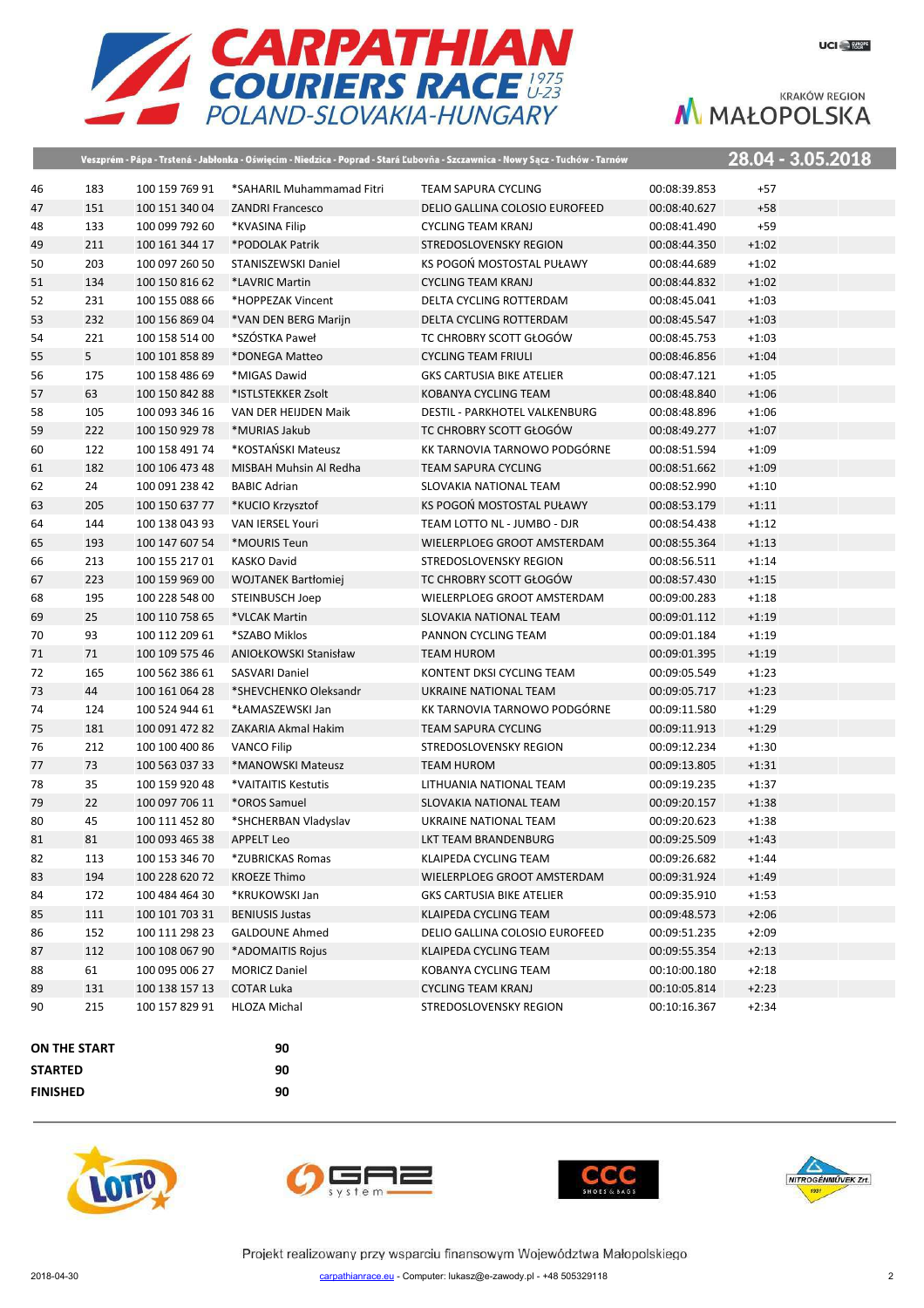

Veszprém - Pápa - Trstená - Jabłonka - Oświęcim - Niedzica - Poprad - Stará Ľubovňa - Szczawnica - Nowy Sącz - Tuchów - Tarnów

## 28.04 - 3.05.2018

#### **DISQUALIFIED 0**

# **TEAM CLASSIFICATION STAGE 3**

| <b>RANK</b> | <b>CODE</b> | <b>TEAM</b>                          | <b>COUNTRY</b> | <b>RESULT</b> | GAP     |
|-------------|-------------|--------------------------------------|----------------|---------------|---------|
| 1           | <b>FRI</b>  | <b>CYCLING TEAM FRIULI</b>           | <b>ITA</b>     | 00:23:23      |         |
| 2           | POL         | POLISH NATIONAL TEAM                 | POL            | 00:23:46      | $+23$   |
| 3           | <b>DCR</b>  | DELTA CYCLING ROTTERDAM              | <b>NED</b>     | 00:23:52      | $+29$   |
| 4           | <b>PNN</b>  | PANNON CYCLING TEAM                  | <b>HUN</b>     | 00:23:56      | $+33$   |
| 5           | <b>CCK</b>  | <b>CYCLING TEAM KRANJ</b>            | <b>SLO</b>     | 00:24:50      | $+1:27$ |
| 6           | <b>DES</b>  | <b>DESTIL - PARKHOTEL VALKENBURG</b> | <b>NED</b>     | 00:24:52      | $+1:29$ |
| 7           | <b>POG</b>  | KS POGOŃ MOSTOSTAL PUŁAWY            | POL            | 00:25:00      | $+1:37$ |
| 8           | <b>DEL</b>  | DELIO GALLINA COLOSIO EUROFEED       | <b>ITA</b>     | 00:25:05      | $+1:42$ |
| 9           | <b>SVK</b>  | <b>SLOVAKIA NATIONAL TEAM</b>        | <b>SVK</b>     | 00:25:28      | $+2:05$ |
| 10          | <b>CHR</b>  | TC CHROBRY SCOTT GŁOGÓW              | POL            | 00:25:35      | $+2:12$ |
| 11          | <b>TAR</b>  | KK TARNOVIA TARNOWO PODGÓRNE         | POL            | 00:25:35      | $+2:12$ |
| 12          | <b>KDC</b>  | KONTENT DKSI CYCLING TEAM            | <b>HUN</b>     | 00:25:49      | $+2:26$ |
| 13          | <b>WIE</b>  | WIELERPLOEG GROOT AMSTERDAM          | <b>NED</b>     | 00:25:51      | $+2:28$ |
| 14          | <b>LKT</b>  | I KT TFAM BRANDFNBURG                | <b>GER</b>     | 00:25:54      | $+2:31$ |
| 15          | <b>UKR</b>  | <b>UKRAINE NATIONAL TEAM</b>         | <b>UKR</b>     | 00:25:56      | $+2:33$ |
| 16          | <b>TSC</b>  | <b>TEAM SAPURA CYCLING</b>           | <b>MAS</b>     | 00:26:41      | $+3:18$ |
| 17          | <b>SSR</b>  | STREDOSLOVENSKY REGION               | <b>SVK</b>     | 00:26:52      | $+3:29$ |
| 18          | <b>GKS</b>  | <b>GKS CARTUSIA BIKE ATELIER</b>     | POL            | 00:26:58      | $+3:35$ |
| 19          | <b>KCT</b>  | <b>KLAIPEDA CYCLING TEAM</b>         | LTU            | 00:29:09      | $+5:46$ |







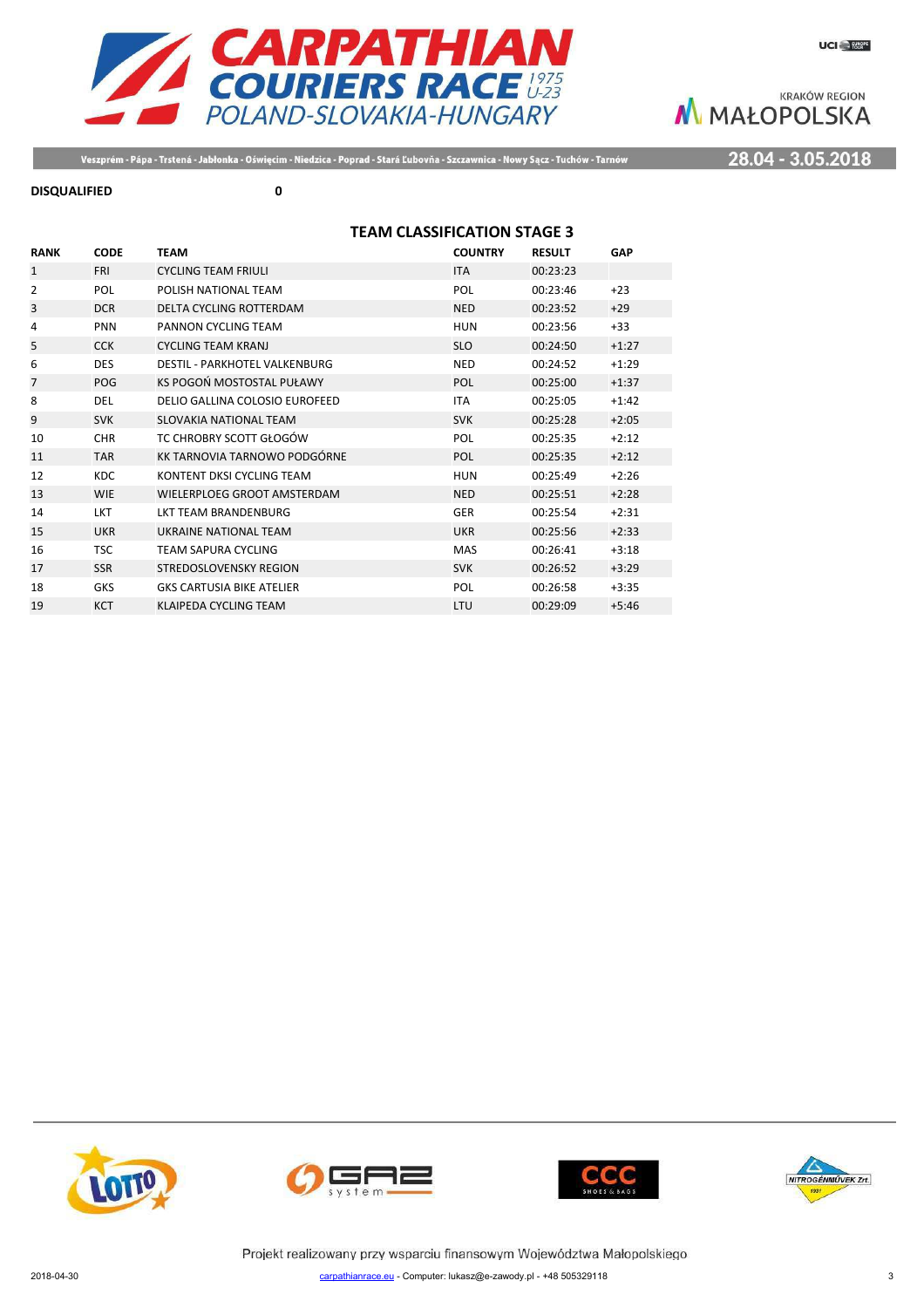

Veszprém - Pápa - Trstená - Jabłonka - Oświęcim - Niedzica - Poprad - Stará Ľubovňa - Szczawnica - Nowy Sącz - Tuchów - Tarnów

28.04 - 3.05.2018

# **INDIVIDUAL GENERAL CLASSIFICATION - MAŁOPOLSKA**

|                | DISTANCE (KM): 330.5 |                |                           | AVERAGE SPEED (KM/H): 45.774 km/h    |               |            |
|----------------|----------------------|----------------|---------------------------|--------------------------------------|---------------|------------|
| <b>RANK</b>    | <b>BIB</b>           | UCI ID         | <b>SURNAME, NAME</b>      | <b>TEAM</b>                          | <b>RESULT</b> | <b>GAP</b> |
| $\mathbf{1}$   | 234                  | 100 092 200 34 | <b>BAX Sjoerd</b>         | DELTA CYCLING ROTTERDAM              | 07:13:05      |            |
| $\overline{2}$ | $\mathbf{1}$         | 100 138 797 71 | <b>BAIS Mattia</b>        | <b>CYCLING TEAM FRIULI</b>           | 07:13:24      | $+19$      |
| 3              | 83                   | 100 454 814 62 | <b>KOCH Christian</b>     | LKT TEAM BRANDENBURG                 | 07:13:28      | $+23$      |
| 4              | 91                   | 100 088 167 75 | <b>DINA Marton</b>        | PANNON CYCLING TEAM                  | 07:13:30      | $+25$      |
| 5              | 11                   | 100 153 299 23 | *MACIEJUK Filip           | POLISH NATIONAL TEAM                 | 07:13:31      | $+26$      |
| 6              | 4                    | 100 150 777 23 | *GIURIATO Alberto         | <b>CYCLING TEAM FRIULI</b>           | 07:13:35      | $+30$      |
| $\overline{7}$ | 233                  | 100 149 220 18 | *VAN DEN DOOL Jens        | DELTA CYCLING ROTTERDAM              | 07:13:38      | $+33$      |
| 8              | 191                  | 100 107 355 57 | <b>BURGER Sven</b>        | WIELERPLOEG GROOT AMSTERDAM          | 07:13:53      | $+48$      |
| 9              | 102                  | 100 109 734 11 | VAN LOON Jordi            | DESTIL - PARKHOTEL VALKENBURG        | 07:14:08      | $+1:03$    |
| 10             | 31                   | 100 099 737 05 | <b>LASINIS Venantas</b>   | LITHUANIA NATIONAL TEAM              | 07:14:12      | $+1:07$    |
| 11             | 153                  | 100 097 807 15 | <b>RADICE Raffaele</b>    | DELIO GALLINA COLOSIO EUROFEED       | 07:14:13      | $+1:08$    |
| 12             | 5                    | 100 101 858 89 | *DONEGA Matteo            | <b>CYCLING TEAM FRIULI</b>           | 07:14:28      | $+1:23$    |
| 13             | 13                   | 100 086 286 37 | <b>MAŁECKI Kamil</b>      | POLISH NATIONAL TEAM                 | 07:15:14      | $+2:09$    |
| 14             | $\overline{2}$       | 100 150 822 68 | *ORLANDI Massimo          | <b>CYCLING TEAM FRIULI</b>           | 07:15:17      | $+2:12$    |
| 15             | 141                  | 100 152 920 32 | *SINSCHEK Nils            | TEAM LOTTO NL - JUMBO - DJR          | 07:15:24      | $+2:19$    |
| 16             | 92                   | 100 098 207 27 | *VALTER Attila            | PANNON CYCLING TEAM                  | 07:15:29      | $+2:24$    |
| 17             | 135                  | 100 149 922 41 | *PRIMOZIC Jaka            | <b>CYCLING TEAM KRANJ</b>            | 07:15:32      | $+2:27$    |
| 18             | 3                    | 100 151 318 79 | *BAIS Davide              | <b>CYCLING TEAM FRIULI</b>           | 07:15:33      | $+2:28$    |
| 19             | 201                  | 100 150 646 86 | *PEKALA Piotr             | KS POGOŃ MOSTOSTAL PUŁAWY            | 07:15:34      | $+2:29$    |
| 20             | 21                   | 100 086 255 06 | <b>BELLAN Juraj</b>       | SLOVAKIA NATIONAL TEAM               | 07:15:34      | $+2:29$    |
| 21             | 235                  | 100 111 407 35 | *TULNER Rens              | DELTA CYCLING ROTTERDAM              | 07:15:36      | $+2:31$    |
| 22             | 101                  | 100 097 711 16 | *BEARD Cameron            | <b>DESTIL - PARKHOTEL VALKENBURG</b> | 07:15:39      | $+2:34$    |
| 23             | 15                   | 100 095 475 11 | BOGUSŁAWSKI Marceli       | POLISH NATIONAL TEAM                 | 07:15:47      | $+2:42$    |
| 24             | 12                   | 100 150 932 81 | *TRACZ Szymon             | POLISH NATIONAL TEAM                 | 07:15:48      | $+2:43$    |
| 25             | 94                   | 100 096 599 68 | <b>DINA Daniel</b>        | PANNON CYCLING TEAM                  | 07:15:49      | $+2:44$    |
| 26             | 42                   | 100 111 381 09 | MUSIIENKO Bohdan          | UKRAINE NATIONAL TEAM                | 07:15:51      | $+2:46$    |
| 27             | 224                  | 100 152 908 20 | *JAKAŁA Jakub             | TC CHROBRY SCOTT GŁOGÓW              | 07:15:52      | $+2:47$    |
| 28             | 125                  | 100 155 594 87 | *BURCZAK Dawid            | KK TARNOVIA TARNOWO PODGÓRNE         | 07:15:53      | $+2:48$    |
| 29             | 95                   | 100 095 205 32 | <b>FILUTAS Viktor</b>     | PANNON CYCLING TEAM                  | 07:15:54      | $+2:49$    |
| 30             | 103                  | 100 156 821 53 | *DE JONG Timo             | DESTIL - PARKHOTEL VALKENBURG        | 07:15:54      | $+2:49$    |
| 31             | 155                  | 100 144 033 69 | DI FELICE Francesco       | DELIO GALLINA COLOSIO EUROFEED       | 07:15:54      | $+2:49$    |
| 32             | 161                  | 100 158 562 48 | *KISS Hunor Mate          | KONTENT DKSI CYCLING TEAM            | 07:15:55      | $+2:50$    |
| 33             | 195                  | 100 228 548 00 | STEINBUSCH Joep           | WIELERPLOEG GROOT AMSTERDAM          | 07:15:58      | $+2:53$    |
| 34             | 123                  | 100 161 452 28 | *BYSTRZYCKI Wojciech      | KK TARNOVIA TARNOWO PODGÓRNE         | 07:16:01      | $+2:56$    |
| 35             | 14                   | 100 108 070 93 | *KRAWCZYK Szymon          | POLISH NATIONAL TEAM                 | 07:16:06      | $+3:01$    |
| 36             | 225                  | 100 158 475 58 | *JAGIEŁA Adam             | TC CHROBRY SCOTT GŁOGÓW              | 07:16:08      | $+3:03$    |
| 37             | 132                  | 100 153 322 46 | *CEMAZAR Nik              | CYCLING TEAM KRANJ                   | 07:16:09      | $+3:04$    |
| 38             | 43                   | 100 143 850 80 | ROZHONIUK Andrii          | UKRAINE NATIONAL TEAM                | 07:16:10      | $+3:05$    |
| 39             | 104                  | 100 110 487 85 | *ERIKSSON Jacob           | DESTIL - PARKHOTEL VALKENBURG        | 07:16:10      | $+3:05$    |
| 40             | 23                   | 100 111 505 36 | *STOCEK Matus             | SLOVAKIA NATIONAL TEAM               | 07:16:11      | $+3:06$    |
| 41             | 202                  | 100 093 371 41 | GÓRECKI Patryk            | KS POGOŃ MOSTOSTAL PUŁAWY            | 07:16:13      | $+3:08$    |
| 42             | 192                  | 100 232 333 02 | *KRIJNSEN Jobbe           | WIELERPLOEG GROOT AMSTERDAM          | 07:16:14      | $+3:09$    |
| 43             | 84                   | 100 157 680 39 | *TAEBLING Paul            | LKT TEAM BRANDENBURG                 | 07:16:14      | $+3:09$    |
| 44             | 183                  | 100 159 769 91 | *SAHARIL Muhammamad Fitri | TEAM SAPURA CYCLING                  | 07:16:14      | $+3:09$    |
| 45             | 151                  | 100 151 340 04 | <b>ZANDRI Francesco</b>   | DELIO GALLINA COLOSIO EUROFEED       | 07:16:15      | $+3:10$    |
| 46             | 133                  | 100 099 792 60 | *KVASINA Filip            | <b>CYCLING TEAM KRANJ</b>            | 07:16:16      | $+3:11$    |
| 47             | 203                  | 100 097 260 50 | STANISZEWSKI Daniel       | KS POGOŃ MOSTOSTAL PUŁAWY            | 07:16:18      | $+3:13$    |







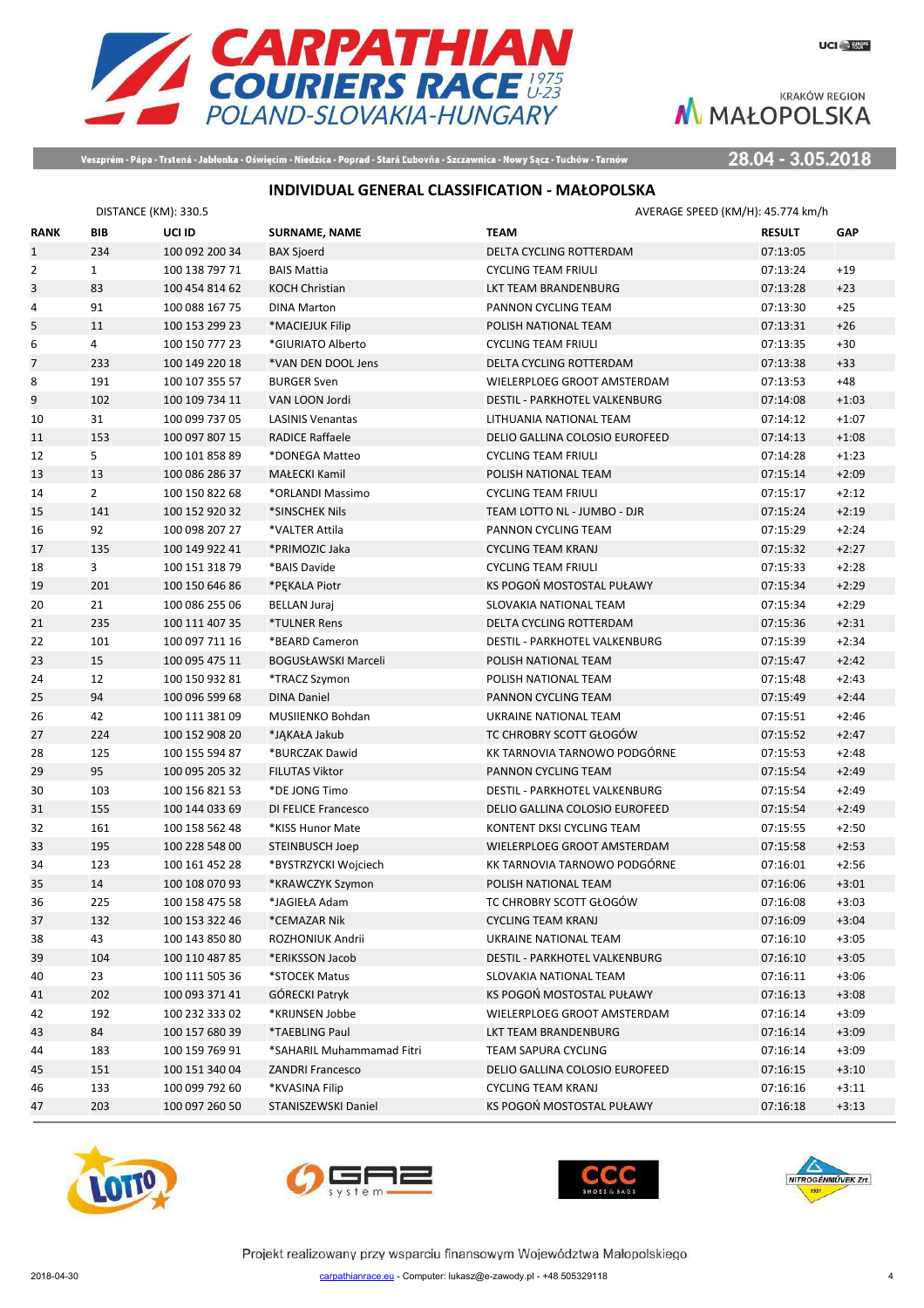

|    |     |                | Veszprém - Pápa - Trstená - Jabłonka - Oświęcim - Niedzica - Poprad - Stará Ľubovňa - Szczawnica - Nowy Sącz - Tuchów - Tarnów |                                      | 28.04 - 3.05.2018 |          |
|----|-----|----------------|--------------------------------------------------------------------------------------------------------------------------------|--------------------------------------|-------------------|----------|
| 48 | 211 | 100 161 344 17 | *PODOLAK Patrik                                                                                                                | STREDOSLOVENSKY REGION               | 07:16:19          | $+3:14$  |
| 49 | 134 | 100 150 816 62 | *LAVRIC Martin                                                                                                                 | <b>CYCLING TEAM KRANJ</b>            | 07:16:19          | $+3:14$  |
| 50 | 231 | 100 155 088 66 | *HOPPEZAK Vincent                                                                                                              | DELTA CYCLING ROTTERDAM              | 07:16:20          | $+3:15$  |
| 51 | 232 | 100 156 869 04 | *VAN DEN BERG Marijn                                                                                                           | DELTA CYCLING ROTTERDAM              | 07:16:20          | $+3:15$  |
| 52 | 221 | 100 158 514 00 | *SZÓSTKA Paweł                                                                                                                 | TC CHROBRY SCOTT GŁOGÓW              | 07:16:20          | $+3:15$  |
| 53 | 222 | 100 150 929 78 | *MURIAS Jakub                                                                                                                  | TC CHROBRY SCOTT GŁOGÓW              | 07:16:23          | $+3:18$  |
| 54 | 63  | 100 150 842 88 | *ISTLSTEKKER Zsolt                                                                                                             | KOBANYA CYCLING TEAM                 | 07:16:23          | $+3:18$  |
| 55 | 105 | 100 093 346 16 | VAN DER HEIJDEN Maik                                                                                                           | <b>DESTIL - PARKHOTEL VALKENBURG</b> | 07:16:23          | $+3:18$  |
| 56 | 182 | 100 106 473 48 | MISBAH Muhsin Al Redha                                                                                                         | TEAM SAPURA CYCLING                  | 07:16:26          | $+3:21$  |
| 57 | 24  | 100 091 238 42 | <b>BABIC Adrian</b>                                                                                                            | SLOVAKIA NATIONAL TEAM               | 07:16:27          | $+3:22$  |
| 58 | 205 | 100 150 637 77 | *KUCIO Krzysztof                                                                                                               | KS POGOŃ MOSTOSTAL PUŁAWY            | 07:16:28          | $+3:23$  |
| 59 | 144 | 100 138 043 93 | <b>VAN IERSEL Youri</b>                                                                                                        | TEAM LOTTO NL - JUMBO - DJR          | 07:16:29          | $+3:24$  |
| 60 | 193 | 100 147 607 54 | *MOURIS Teun                                                                                                                   | WIELERPLOEG GROOT AMSTERDAM          | 07:16:30          | $+3:25$  |
| 61 | 223 | 100 159 969 00 | <b>WOJTANEK Bartłomiej</b>                                                                                                     | TC CHROBRY SCOTT GŁOGÓW              | 07:16:32          | $+3:27$  |
| 62 | 25  | 100 110 758 65 | *VLCAK Martin                                                                                                                  | SLOVAKIA NATIONAL TEAM               | 07:16:36          | $+3:31$  |
| 63 | 93  | 100 112 209 61 | *SZABO Miklos                                                                                                                  | PANNON CYCLING TEAM                  | 07:16:36          | $+3:31$  |
| 64 | 71  | 100 109 575 46 | <b>ANIOŁKOWSKI Stanisław</b>                                                                                                   | TEAM HUROM                           | 07:16:36          | $+3:31$  |
| 65 | 204 | 100 097 178 65 | SOLINSKI Patryk                                                                                                                | KS POGOŃ MOSTOSTAL PUŁAWY            | 07:16:37          | $+3:32$  |
| 66 | 124 | 100 524 944 61 | *ŁAMASZEWSKI Jan                                                                                                               | KK TARNOVIA TARNOWO PODGÓRNE         | 07:16:46          | $+3:41$  |
| 67 | 181 | 100 091 472 82 | ZAKARIA Akmal Hakim                                                                                                            | <b>TEAM SAPURA CYCLING</b>           | 07:16:46          | $+3:41$  |
| 68 | 212 | 100 100 400 86 | <b>VANCO Filip</b>                                                                                                             | STREDOSLOVENSKY REGION               | 07:16:47          | $+3:42$  |
| 69 | 73  | 100 563 037 33 | *MANOWSKI Mateusz                                                                                                              | <b>TEAM HUROM</b>                    | 07:16:48          | $+3:43$  |
| 70 | 45  | 100 111 452 80 | *SHCHERBAN Vladyslav                                                                                                           | UKRAINE NATIONAL TEAM                | 07:16:55          | $+3:50$  |
| 71 | 194 | 100 228 620 72 | <b>KROEZE Thimo</b>                                                                                                            | WIELERPLOEG GROOT AMSTERDAM          | 07:17:06          | $+4:01$  |
| 72 | 22  | 100 097 706 11 | *OROS Samuel                                                                                                                   | SLOVAKIA NATIONAL TEAM               | 07:17:17          | $+4:12$  |
| 73 | 152 | 100 111 298 23 | <b>GALDOUNE Ahmed</b>                                                                                                          | DELIO GALLINA COLOSIO EUROFEED       | 07:17:20          | $+4:15$  |
| 74 | 81  | 100 093 465 38 | <b>APPELT Leo</b>                                                                                                              | LKT TEAM BRANDENBURG                 | 07:17:20          | $+4:15$  |
| 75 | 111 | 100 101 703 31 | <b>BENIUSIS Justas</b>                                                                                                         | KLAIPEDA CYCLING TEAM                | 07:17:23          | $+4:18$  |
| 76 | 131 | 100 138 157 13 | <b>COTAR Luka</b>                                                                                                              | <b>CYCLING TEAM KRANJ</b>            | 07:18:02          | $+4:57$  |
| 77 | 154 | 100 150 801 47 | *PELI Flavio                                                                                                                   | DELIO GALLINA COLOSIO EUROFEED       | 07:20:11          | $+7:06$  |
| 78 | 171 | 100 155 596 89 | *WISZNIEWSKI Kacper                                                                                                            | <b>GKS CARTUSIA BIKE ATELIER</b>     | 07:20:45          | $+7:40$  |
| 79 | 122 | 100 158 491 74 | *KOSTAŃSKI Mateusz                                                                                                             | KK TARNOVIA TARNOWO PODGÓRNE         | 07:20:52          | $+7:47$  |
| 80 | 175 | 100 158 486 69 | *MIGAS Dawid                                                                                                                   | <b>GKS CARTUSIA BIKE ATELIER</b>     | 07:20:56          | $+7:51$  |
| 81 | 44  | 100 161 064 28 | *SHEVCHENKO Oleksandr                                                                                                          | UKRAINE NATIONAL TEAM                | 07:21:14          | $+8:09$  |
| 82 | 35  | 100 159 920 48 | *VAITAITIS Kestutis                                                                                                            | LITHUANIA NATIONAL TEAM              | 07:21:20          | $+8:15$  |
| 83 | 113 | 100 153 346 70 | *ZUBRICKAS Romas                                                                                                               | KLAIPEDA CYCLING TEAM                | 07:21:22          | $+8:17$  |
| 84 | 61  | 100 095 006 27 | <b>MORICZ Daniel</b>                                                                                                           | KOBANYA CYCLING TEAM                 | 07:22:09          | $+9:04$  |
| 85 | 162 | 100 236 495 90 | <b>SZENTPETERI Andras</b>                                                                                                      | KONTENT DKSI CYCLING TEAM            | 07:24:28          | $+11:23$ |
| 86 | 213 | 100 155 217 01 | <b>KASKO David</b>                                                                                                             | STREDOSLOVENSKY REGION               | 07:25:00          | $+11:55$ |
| 87 | 165 | 100 562 386 61 | <b>SASVARI Daniel</b>                                                                                                          | KONTENT DKSI CYCLING TEAM            | 07:25:09          | $+12:04$ |
| 88 | 215 | 100 157 829 91 | <b>HLOZA Michal</b>                                                                                                            | STREDOSLOVENSKY REGION               | 07:26:20          | $+13:15$ |
| 89 | 172 | 100 484 464 30 | *KRUKOWSKI Jan                                                                                                                 | <b>GKS CARTUSIA BIKE ATELIER</b>     | 07:31:37          | $+18:32$ |
| 90 | 112 | 100 108 067 90 | *ADOMAITIS Rojus                                                                                                               | KLAIPEDA CYCLING TEAM                | 07:31:57          | $+18:52$ |

### **CLASSIFICATION OF COMPETITORS 19-20 YEARS - NITROGENMUVEK**

| <b>RANK</b> | BIB | UCI ID         | <b>SURNAME, NAME</b>  | <b>TEAM</b>                 | <b>RESULT</b> | <b>GAP</b> |
|-------------|-----|----------------|-----------------------|-----------------------------|---------------|------------|
|             |     | 100 153 299 23 | <b>MACIEJUK Filip</b> | <b>POLISH NATIONAL TEAM</b> | 07:13:31      |            |
|             |     | 100 150 777 23 | GIURIATO Alberto      | <b>CYCLING TEAM FRIULI</b>  | 07:13:35      | $+4$       |
|             | 233 | 100 149 220 18 | VAN DEN DOOL Jens     | DELTA CYCLING ROTTERDAM     | 07:13:38      | $+7$       |
|             |     | 100 101 858 89 | DONEGA Matteo         | <b>CYCLING TEAM FRIULI</b>  | 07:14:28      | $+57$      |







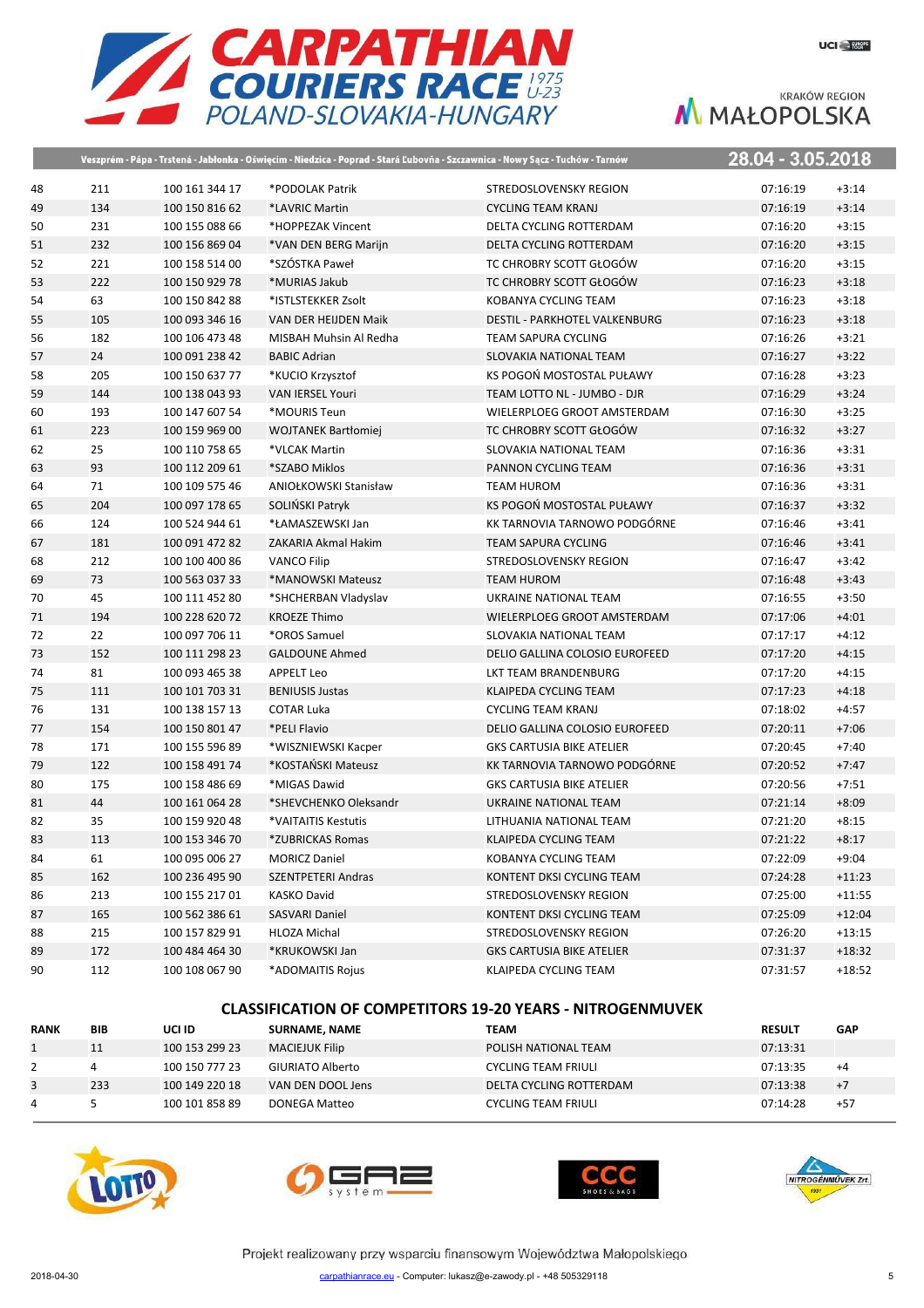



|    |                |                |                                 | Veszprém - Pápa - Trstená - Jabłonka - Oświęcim - Niedzica - Poprad - Stará Ľubovňa - Szczawnica - Nowy Sącz - Tuchów - Tarnów | 28.04 - 3.05.2018 |          |
|----|----------------|----------------|---------------------------------|--------------------------------------------------------------------------------------------------------------------------------|-------------------|----------|
| 5  | $\overline{2}$ | 100 150 822 68 | <b>ORLANDI Massimo</b>          | <b>CYCLING TEAM FRIULI</b>                                                                                                     | 07:15:17          | $+1:46$  |
| 6  | 141            | 100 152 920 32 | <b>SINSCHEK Nils</b>            | TEAM LOTTO NL - JUMBO - DJR                                                                                                    | 07:15:24          | $+1:53$  |
| 7  | 92             | 100 098 207 27 | <b>VALTER Attila</b>            | PANNON CYCLING TEAM                                                                                                            | 07:15:29          | $+1:58$  |
| 8  | 135            | 100 149 922 41 | PRIMOZIC Jaka                   | <b>CYCLING TEAM KRANJ</b>                                                                                                      | 07:15:32          | $+2:01$  |
| 9  | 3              | 100 151 318 79 | <b>BAIS Davide</b>              | <b>CYCLING TEAM FRIULI</b>                                                                                                     | 07:15:33          | $+2:02$  |
| 10 | 201            | 100 150 646 86 | PEKALA Piotr                    | KS POGOŃ MOSTOSTAL PUŁAWY                                                                                                      | 07:15:34          | $+2:03$  |
| 11 | 235            | 100 111 407 35 | <b>TULNER Rens</b>              | DELTA CYCLING ROTTERDAM                                                                                                        | 07:15:36          | $+2:05$  |
| 12 | 101            | 100 097 711 16 | <b>BEARD Cameron</b>            | DESTIL - PARKHOTEL VALKENBURG                                                                                                  | 07:15:39          | $+2:08$  |
| 13 | 12             | 100 150 932 81 | <b>TRACZ Szymon</b>             | POLISH NATIONAL TEAM                                                                                                           | 07:15:48          | $+2:17$  |
| 14 | 224            | 100 152 908 20 | JĄKAŁA Jakub                    | TC CHROBRY SCOTT GŁOGÓW                                                                                                        | 07:15:52          | $+2:21$  |
| 15 | 125            | 100 155 594 87 | <b>BURCZAK Dawid</b>            | KK TARNOVIA TARNOWO PODGÓRNE                                                                                                   | 07:15:53          | $+2:22$  |
| 16 | 103            | 100 156 821 53 | DE JONG Timo                    | DESTIL - PARKHOTEL VALKENBURG                                                                                                  | 07:15:54          | $+2:23$  |
| 17 | 161            | 100 158 562 48 | <b>KISS Hunor Mate</b>          | KONTENT DKSI CYCLING TEAM                                                                                                      | 07:15:55          | $+2:24$  |
| 18 | 123            | 100 161 452 28 | <b>BYSTRZYCKI Wojciech</b>      | KK TARNOVIA TARNOWO PODGÓRNE                                                                                                   | 07:16:01          | $+2:30$  |
| 19 | 14             | 100 108 070 93 | <b>KRAWCZYK Szymon</b>          | POLISH NATIONAL TEAM                                                                                                           | 07:16:06          | $+2:35$  |
| 20 | 225            | 100 158 475 58 | JAGIEŁA Adam                    | TC CHROBRY SCOTT GŁOGÓW                                                                                                        | 07:16:08          | $+2:37$  |
| 21 | 132            | 100 153 322 46 | <b>CEMAZAR Nik</b>              | <b>CYCLING TEAM KRANJ</b>                                                                                                      | 07:16:09          | $+2:38$  |
| 22 | 104            | 100 110 487 85 | <b>ERIKSSON Jacob</b>           | <b>DESTIL - PARKHOTEL VALKENBURG</b>                                                                                           | 07:16:10          | $+2:39$  |
| 23 | 23             | 100 111 505 36 | <b>STOCEK Matus</b>             | SLOVAKIA NATIONAL TEAM                                                                                                         | 07:16:11          | $+2:40$  |
| 24 | 192            | 100 232 333 02 | <b>KRIJNSEN Jobbe</b>           | WIELERPLOEG GROOT AMSTERDAM                                                                                                    | 07:16:14          | $+2:43$  |
| 25 | 84             | 100 157 680 39 | <b>TAEBLING Paul</b>            | LKT TEAM BRANDENBURG                                                                                                           | 07:16:14          | $+2:43$  |
| 26 | 183            | 100 159 769 91 | <b>SAHARIL Muhammamad Fitri</b> | <b>TEAM SAPURA CYCLING</b>                                                                                                     | 07:16:14          | $+2:43$  |
| 27 | 133            | 100 099 792 60 | <b>KVASINA Filip</b>            | <b>CYCLING TEAM KRANJ</b>                                                                                                      | 07:16:16          | $+2:45$  |
| 28 | 211            | 100 161 344 17 | PODOLAK Patrik                  | STREDOSLOVENSKY REGION                                                                                                         | 07:16:19          | $+2:48$  |
| 29 | 134            | 100 150 816 62 | <b>LAVRIC Martin</b>            | <b>CYCLING TEAM KRANJ</b>                                                                                                      | 07:16:19          | $+2:48$  |
| 30 | 231            | 100 155 088 66 | <b>HOPPEZAK Vincent</b>         | DELTA CYCLING ROTTERDAM                                                                                                        | 07:16:20          | $+2:49$  |
| 31 | 232            | 100 156 869 04 | VAN DEN BERG Marijn             | DELTA CYCLING ROTTERDAM                                                                                                        | 07:16:20          | $+2:49$  |
| 32 | 221            | 100 158 514 00 | SZÓSTKA Paweł                   | TC CHROBRY SCOTT GŁOGÓW                                                                                                        | 07:16:20          | $+2:49$  |
| 33 | 222            | 100 150 929 78 | <b>MURIAS Jakub</b>             | TC CHROBRY SCOTT GŁOGÓW                                                                                                        | 07:16:23          | $+2:52$  |
| 34 | 63             | 100 150 842 88 | <b>ISTLSTEKKER Zsolt</b>        | KOBANYA CYCLING TEAM                                                                                                           | 07:16:23          | $+2:52$  |
| 35 | 205            | 100 150 637 77 | KUCIO Krzysztof                 | KS POGOŃ MOSTOSTAL PUŁAWY                                                                                                      | 07:16:28          | $+2:57$  |
| 36 | 193            | 100 147 607 54 | <b>MOURIS Teun</b>              | WIELERPLOEG GROOT AMSTERDAM                                                                                                    | 07:16:30          | $+2:59$  |
| 37 | 25             | 100 110 758 65 | <b>VLCAK Martin</b>             | SLOVAKIA NATIONAL TEAM                                                                                                         | 07:16:36          | $+3:05$  |
| 38 | 93             | 100 112 209 61 | <b>SZABO Miklos</b>             | PANNON CYCLING TEAM                                                                                                            | 07:16:36          | $+3:05$  |
| 39 | 124            | 100 524 944 61 | ŁAMASZEWSKI Jan                 | KK TARNOVIA TARNOWO PODGÓRNE                                                                                                   | 07:16:46          | $+3:15$  |
| 40 | 73             | 100 563 037 33 | <b>MANOWSKI Mateusz</b>         | TEAM HUROM                                                                                                                     | 07:16:48          | $+3:17$  |
| 41 | 45             | 100 111 452 80 | SHCHERBAN Vladyslav             | UKRAINE NATIONAL TEAM                                                                                                          | 07:16:55          | $+3:24$  |
| 42 | 22             | 100 097 706 11 | <b>OROS Samuel</b>              | SLOVAKIA NATIONAL TEAM                                                                                                         | 07:17:17          | $+3:46$  |
| 43 | 154            | 100 150 801 47 | PELI Flavio                     | DELIO GALLINA COLOSIO EUROFEED                                                                                                 | 07:20:11          | $+6:40$  |
| 44 | 171            | 100 155 596 89 | WISZNIEWSKI Kacper              | <b>GKS CARTUSIA BIKE ATELIER</b>                                                                                               | 07:20:45          | $+7:14$  |
| 45 | 122            | 100 158 491 74 | KOSTAŃSKI Mateusz               | KK TARNOVIA TARNOWO PODGÓRNE                                                                                                   | 07:20:52          | $+7:21$  |
| 46 | 175            | 100 158 486 69 | MIGAS Dawid                     | <b>GKS CARTUSIA BIKE ATELIER</b>                                                                                               | 07:20:56          | $+7:25$  |
| 47 | 44             | 100 161 064 28 | SHEVCHENKO Oleksandr            | UKRAINE NATIONAL TEAM                                                                                                          | 07:21:14          | $+7:43$  |
| 48 | 35             | 100 159 920 48 | <b>VAITAITIS Kestutis</b>       | LITHUANIA NATIONAL TEAM                                                                                                        | 07:21:20          | $+7:49$  |
| 49 | 113            | 100 153 346 70 | <b>ZUBRICKAS Romas</b>          | KLAIPEDA CYCLING TEAM                                                                                                          | 07:21:22          | $+7:51$  |
| 50 | 172            | 100 484 464 30 | <b>KRUKOWSKI Jan</b>            | <b>GKS CARTUSIA BIKE ATELIER</b>                                                                                               | 07:31:37          | $+18:06$ |
| 51 | 112            | 100 108 067 90 | <b>ADOMAITIS Rojus</b>          | KLAIPEDA CYCLING TEAM                                                                                                          | 07:31:57          | $+18:26$ |







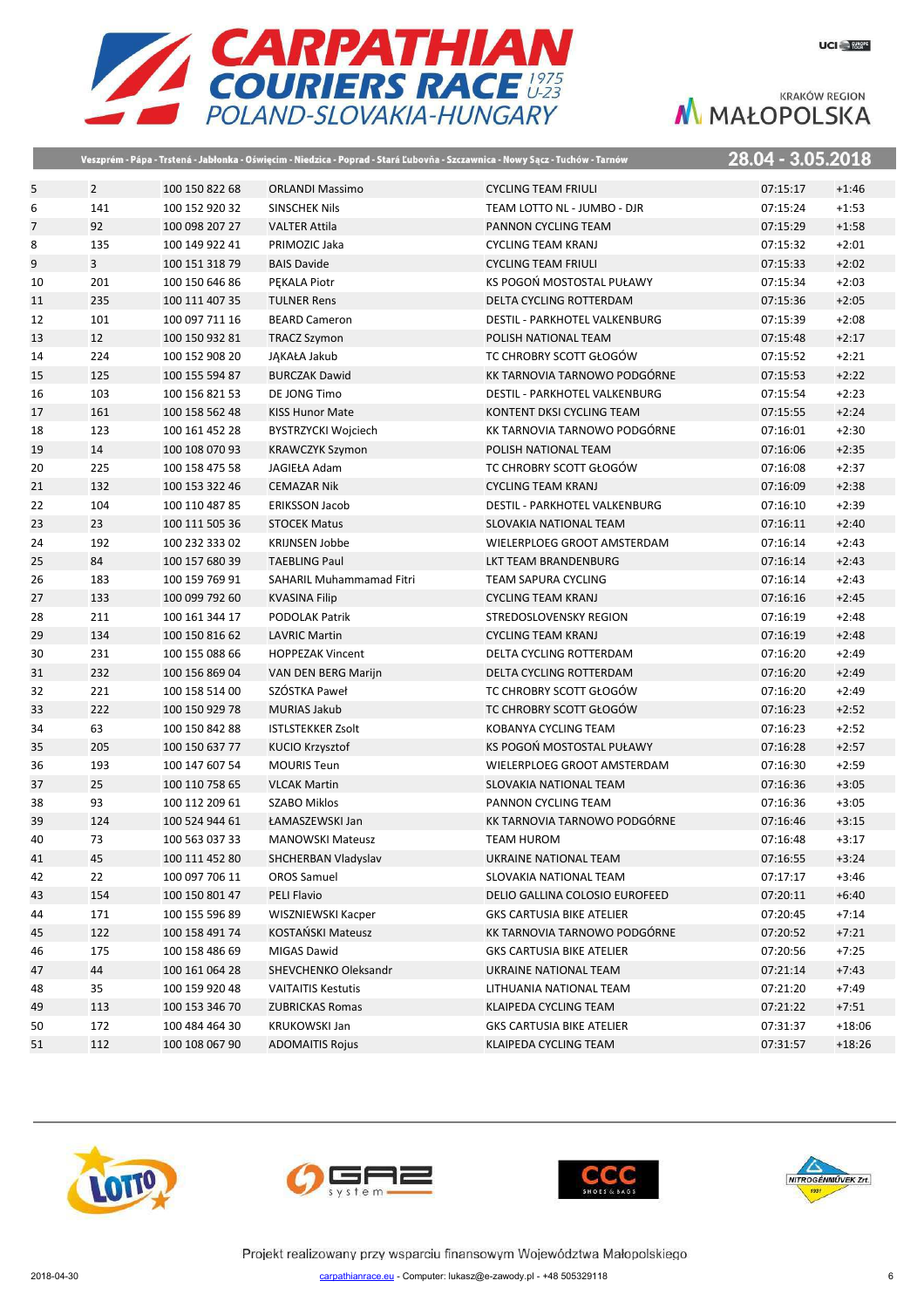

Veszprém - Pápa - Trstená - Jabłonka - Oświęcim - Niedzica - Poprad - Stará Ľubovňa - Szczawnica - Nowy Sącz - Tuchów - Tarnów

28.04 - 3.05.2018

|                |             | <b>TEAM CLASSIFICATION LOTTO</b>     |                |               |            |
|----------------|-------------|--------------------------------------|----------------|---------------|------------|
| <b>RANK</b>    | <b>CODE</b> | <b>TEAM</b>                          | <b>COUNTRY</b> | <b>RESULT</b> | <b>GAP</b> |
| $\mathbf{1}$   | <b>FRI</b>  | <b>CYCLING TEAM FRIULI</b>           | <b>ITA</b>     | 21:40:29      |            |
| 2              | <b>DCR</b>  | DELTA CYCLING ROTTERDAM              | <b>NED</b>     | 21:42:27      | $+1:58$    |
| 3              | POL         | POLISH NATIONAL TEAM                 | POL            | 21:44:38      | $+4:09$    |
| $\overline{4}$ | <b>PNN</b>  | PANNON CYCLING TEAM                  | <b>HUN</b>     | 21:44:48      | $+4:19$    |
| 5              | <b>DES</b>  | <b>DESTIL - PARKHOTEL VALKENBURG</b> | <b>NED</b>     | 21:45:44      | $+5:15$    |
| 6              | <b>DEL</b>  | DELIO GALLINA COLOSIO EUROFEED       | <b>ITA</b>     | 21:45:57      | $+5:28$    |
| $\overline{7}$ | WIE         | WIELERPLOEG GROOT AMSTERDAM          | <b>NED</b>     | 21:46:19      | $+5:50$    |
| 8              | LKT         | <b>IKT TEAM BRANDENBURG</b>          | <b>GER</b>     | 21:46:46      | $+6:17$    |
| 9              | <b>CCK</b>  | <b>CYCLING TEAM KRANJ</b>            | <b>SLO</b>     | 21:47:35      | $+7:06$    |
| 10             | POG         | KS POGOŃ MOSTOSTAL PUŁAWY            | POL            | 21:47:45      | $+7:16$    |
| 11             | <b>SVK</b>  | SLOVAKIA NATIONAL TEAM               | <b>SVK</b>     | 21:48:13      | $+7:44$    |
| 12             | <b>CHR</b>  | TC CHROBRY SCOTT GŁOGÓW              | POL            | 21:48:20      | $+7:51$    |
| 13             | <b>TAR</b>  | KK TARNOVIA TARNOWO PODGÓRNE         | POL            | 21:48:20      | $+7:51$    |
| 14             | <b>UKR</b>  | <b>UKRAINE NATIONAL TEAM</b>         | <b>UKR</b>     | 21:48:41      | $+8:12$    |
| 15             | <b>TSC</b>  | TEAM SAPURA CYCLING                  | <b>MAS</b>     | 21:49:26      | $+8:57$    |
| 16             | <b>SSR</b>  | STREDOSLOVENSKY REGION               | <b>SVK</b>     | 21:58:06      | $+17:37$   |
| 17             | <b>KCT</b>  | KLAIPEDA CYCLING TEAM                | LTU            | 22:04:44      | $+24:15$   |
| 18             | <b>KDC</b>  | KONTENT DKSI CYCLING TEAM            | <b>HUN</b>     | 22:05:32      | $+25:03$   |
| 19             | <b>GKS</b>  | <b>GKS CARTUSIA BIKE ATELIER</b>     | POL            | 22:07:20      | $+26:51$   |

## **POINT CLASSIFICATION - GAZ-SYSTEM**

| <b>RANK</b>    | <b>BIB</b>     | <b>SURNAME, NAME</b>         | <b>TEAM</b>                          | <b>POINTS</b> |
|----------------|----------------|------------------------------|--------------------------------------|---------------|
| $\mathbf{1}$   | 83             | <b>KOCH Christian</b>        | LKT TEAM BRANDENBURG                 | 48            |
| 2              | 191            | <b>BURGER Sven</b>           | WIELERPLOEG GROOT AMSTERDAM          | 47            |
| 3              | 152            | <b>GALDOUNE Ahmed</b>        | DELIO GALLINA COLOSIO EUROFEED       | 44            |
| 4              | $\mathbf{1}$   | <b>BAIS Mattia</b>           | <b>CYCLING TEAM FRIULI</b>           | 42            |
| 5              | 155            | <b>DI FELICE Francesco</b>   | DELIO GALLINA COLOSIO EUROFEED       | 42            |
| 6              | 91             | <b>DINA Marton</b>           | PANNON CYCLING TEAM                  | 39            |
| $\overline{7}$ | 234            | <b>BAX Sjoerd</b>            | <b>DELTA CYCLING ROTTERDAM</b>       | 39            |
| 8              | 13             | <b>MAŁECKI Kamil</b>         | POLISH NATIONAL TEAM                 | 34            |
| 9              | 102            | VAN LOON Jordi               | <b>DESTIL - PARKHOTEL VALKENBURG</b> | 34            |
| 10             | 11             | <b>MACIEJUK Filip</b>        | POLISH NATIONAL TEAM                 | 33            |
| 11             | 5              | <b>DONEGA Matteo</b>         | <b>CYCLING TEAM FRIULI</b>           | 31            |
| 12             | 125            | <b>BURCZAK Dawid</b>         | KK TARNOVIA TARNOWO PODGÓRNE         | 28            |
| 13             | 14             | <b>KRAWCZYK Szymon</b>       | POLISH NATIONAL TEAM                 | 27            |
| 14             | 4              | <b>GIURIATO Alberto</b>      | <b>CYCLING TEAM FRIULI</b>           | 24            |
| 15             | 233            | VAN DEN DOOL Jens            | <b>DELTA CYCLING ROTTERDAM</b>       | 23            |
| 16             | 15             | <b>BOGUSŁAWSKI Marceli</b>   | POLISH NATIONAL TEAM                 | 23            |
| 17             | $\overline{2}$ | <b>ORLANDI Massimo</b>       | <b>CYCLING TEAM FRIULI</b>           | 20            |
| 18             | 195            | STEINBUSCH Joep              | WIELERPLOEG GROOT AMSTERDAM          | 20            |
| 19             | 71             | <b>ANIOŁKOWSKI Stanisław</b> | <b>TEAM HUROM</b>                    | 20            |
| 20             | 141            | <b>SINSCHEK Nils</b>         | TEAM LOTTO NL - JUMBO - DJR          | 19            |
| 21             | 31             | <b>LASINIS Venantas</b>      | LITHUANIA NATIONAL TEAM              | 18            |
| 22             | 153            | <b>RADICE Raffaele</b>       | DELIO GALLINA COLOSIO EUROFEED       | 16            |
| 23             | 221            | SZÓSTKA Paweł                | TC CHROBRY SCOTT GŁOGÓW              | 15            |
| 24             | 232            | VAN DEN BERG Marijn          | DELTA CYCLING ROTTERDAM              | 14            |
| 25             | 92             | <b>VALTER Attila</b>         | PANNON CYCLING TEAM                  | 13            |
|                |                |                              |                                      |               |







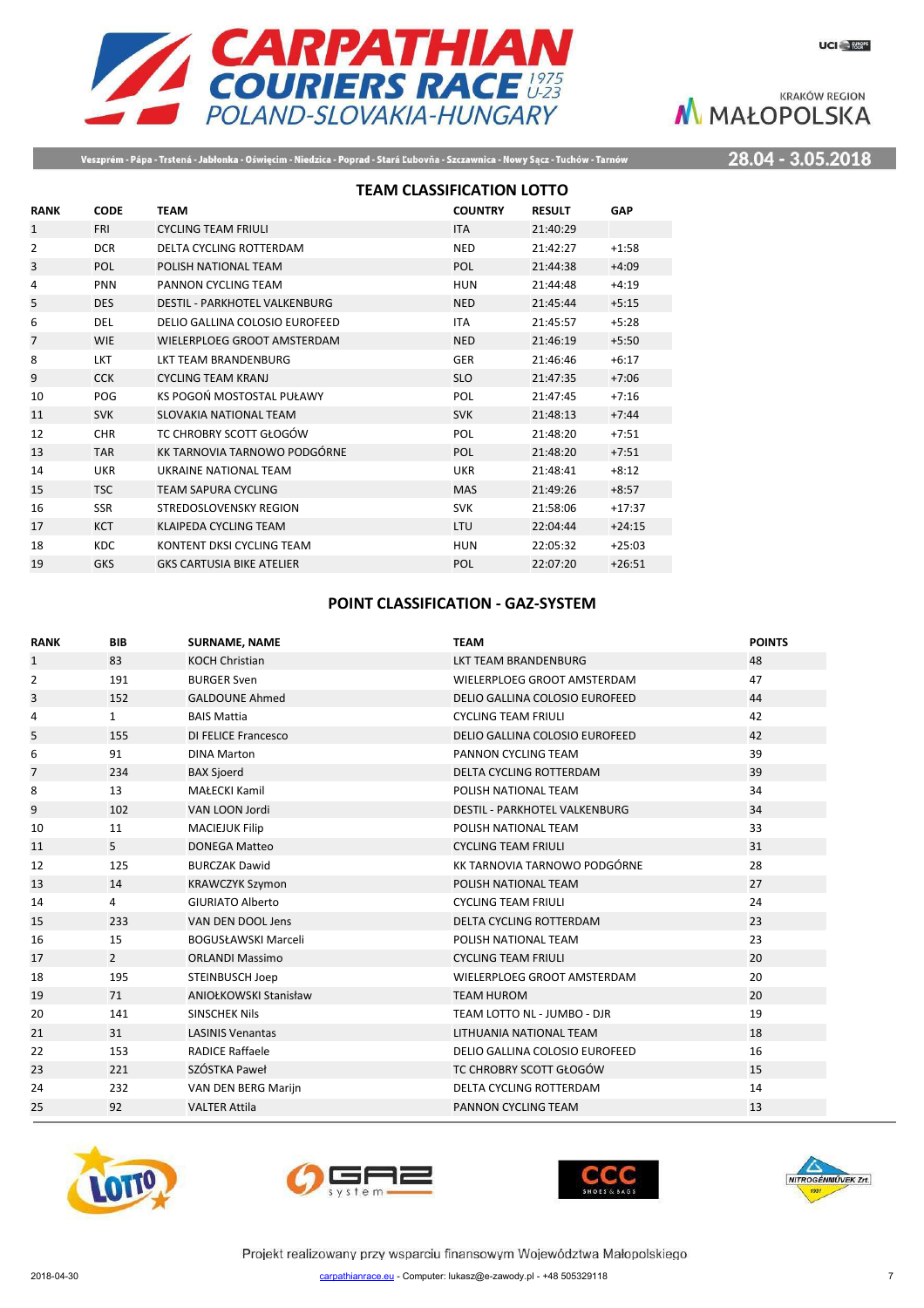



# **KRAKÓW REGION** M MAŁOPOLSKA

|    |     |                         | Veszprém - Pápa - Trstená - Jabłonka - Oświęcim - Niedzica - Poprad - Stará Ľubovňa - Szczawnica - Nowy Sącz - Tuchów - Tarnów | 28.04 - 3.05.20: |
|----|-----|-------------------------|--------------------------------------------------------------------------------------------------------------------------------|------------------|
| 26 | 201 | PEKALA Piotr            | KS POGOŃ MOSTOSTAL PUŁAWY                                                                                                      | 13               |
| 27 | 144 | <b>VAN IERSEL Youri</b> | TEAM LOTTO NL - JUMBO - DJR                                                                                                    | 13               |
| 28 | 135 | PRIMOZIC Jaka           | CYCLING TEAM KRANJ                                                                                                             | 11               |
| 29 | 3   | <b>BAIS Davide</b>      | <b>CYCLING TEAM FRIULI</b>                                                                                                     | 9                |
| 30 | 212 | <b>VANCO Filip</b>      | STREDOSLOVENSKY REGION                                                                                                         | 9                |
| 31 | 12  | <b>TRACZ Szymon</b>     | POLISH NATIONAL TEAM                                                                                                           | 8                |
| 32 | 21  | <b>BELLAN Juraj</b>     | SLOVAKIA NATIONAL TEAM                                                                                                         | 7                |
| 33 | 235 | <b>TULNER Rens</b>      | DELTA CYCLING ROTTERDAM                                                                                                        | 6                |
| 34 | 151 | <b>ZANDRI Francesco</b> | DELIO GALLINA COLOSIO EUROFEED                                                                                                 | 6                |
| 35 | 101 | <b>BEARD Cameron</b>    | <b>DESTIL - PARKHOTEL VALKENBURG</b>                                                                                           | 5                |
| 36 | 131 | <b>COTAR Luka</b>       | <b>CYCLING TEAM KRANJ</b>                                                                                                      | 5                |
| 37 | 154 | <b>PELI Flavio</b>      | DELIO GALLINA COLOSIO EUROFEED                                                                                                 | $\overline{4}$   |
| 38 | 203 | STANISZEWSKI Daniel     | KS POGOŃ MOSTOSTAL PUŁAWY                                                                                                      | 4                |
| 39 | 132 | <b>CEMAZAR Nik</b>      | <b>CYCLING TEAM KRANJ</b>                                                                                                      | 3                |
| 40 | 24  | <b>BABIC Adrian</b>     | SLOVAKIA NATIONAL TEAM                                                                                                         | 3                |
| 41 | 193 | <b>MOURIS Teun</b>      | WIELERPLOEG GROOT AMSTERDAM                                                                                                    | 2                |
| 42 | 225 | <b>JAGIEŁA Adam</b>     | TC CHROBRY SCOTT GŁOGÓW                                                                                                        | 1                |
|    |     |                         |                                                                                                                                |                  |

## **MOUNTAIN CLASSIFICATION - CCC**

| <b>RANK</b> | <b>BIB</b> | <b>SURNAME, NAME</b>    | <b>TEAM</b>                 | <b>POINTS</b> |
|-------------|------------|-------------------------|-----------------------------|---------------|
|             |            | <b>BAIS Mattia</b>      | <b>CYCLING TEAM FRIULI</b>  | 8             |
| 2           | 91         | <b>DINA Marton</b>      | PANNON CYCLING TEAM         |               |
| 3           | 141        | <b>SINSCHEK Nils</b>    | TEAM LOTTO NL - JUMBO - DJR | 3             |
| 4           | 31         | <b>LASINIS Venantas</b> | LITHUANIA NATIONAL TEAM     |               |
| 5           | 195        | STEINBUSCH Joep         | WIELERPLOEG GROOT AMSTERDAM |               |
| 6           | 234        | <b>BAX Sjoerd</b>       | DELTA CYCLING ROTTERDAM     |               |
|             | 11         | <b>MACIEJUK Filip</b>   | POLISH NATIONAL TEAM        |               |

## **SPRINT CLASSIFICATION - MAŁOPOLSKA ORGANIZACJA TURYSTYCZNA**

| <b>RANK</b>    | <b>BIB</b>   | <b>SURNAME, NAME</b>       | TEAM                                 | <b>POINTS</b>  |
|----------------|--------------|----------------------------|--------------------------------------|----------------|
| $\mathbf{1}$   | $\mathbf{1}$ | <b>BAIS Mattia</b>         | <b>CYCLING TEAM FRIULI</b>           | 6              |
| $\overline{2}$ | 234          | <b>BAX Sjoerd</b>          | DELTA CYCLING ROTTERDAM              | 4              |
| 3              | 195          | <b>STEINBUSCH Joep</b>     | WIELERPLOEG GROOT AMSTERDAM          | 3              |
| 4              | 102          | VAN LOON Jordi             | <b>DESTIL - PARKHOTEL VALKENBURG</b> | 3              |
| 5              | 13           | MAŁECKI Kamil              | POLISH NATIONAL TEAM                 | 3              |
| 6              | 155          | DI FELICE Francesco        | DELIO GALLINA COLOSIO EUROFEED       | 3              |
| $\overline{7}$ | 31           | <b>LASINIS Venantas</b>    | LITHUANIA NATIONAL TEAM              | 2              |
| 8              | 141          | <b>SINSCHEK Nils</b>       | TEAM LOTTO NL - JUMBO - DJR          | $\mathfrak{p}$ |
| 9              | 11           | <b>MACIEJUK Filip</b>      | POLISH NATIONAL TEAM                 | $\mathbf{1}$   |
| 10             | 23           | <b>STOCEK Matus</b>        | SLOVAKIA NATIONAL TEAM               | $\mathbf{A}$   |
| 11             | 203          | <b>STANISZEWSKI Daniel</b> | KS POGOŃ MOSTOSTAL PUŁAWY            | $\mathbf{1}$   |
| 12             | 222          | <b>MURIAS Jakub</b>        | TC CHROBRY SCOTT GŁOGÓW              |                |







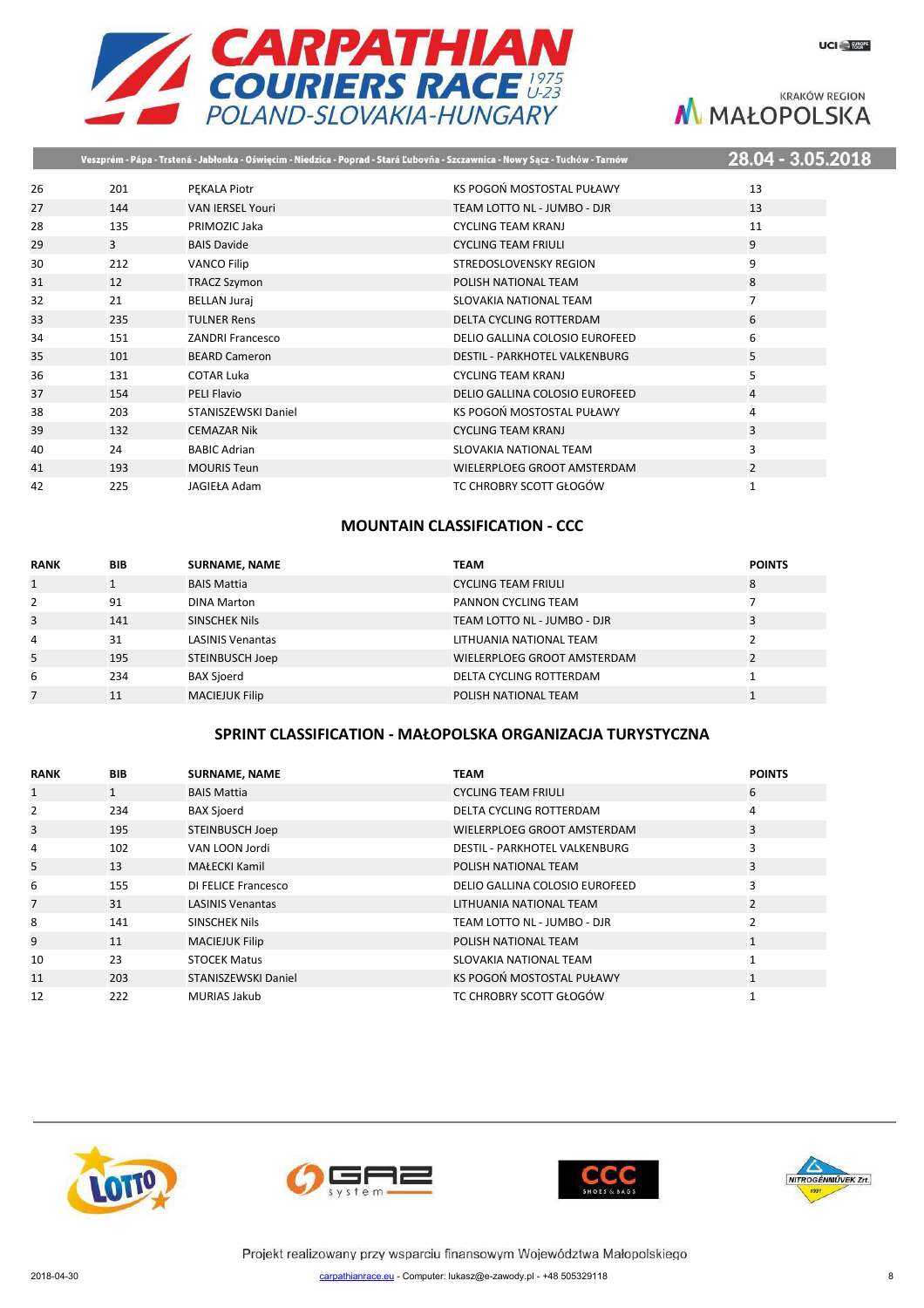

Veszprém - Pápa - Trstená - Jabłonka - Oświęcim - Niedzica - Poprad - Stará Ľubovňa - Szczawnica - Nowy Sącz - Tuchów - Tarnów

28.04 - 3.05.2018

|                |             |                                      | <b>ORDER OF TECHNICAL CARS</b> |  |
|----------------|-------------|--------------------------------------|--------------------------------|--|
| <b>ORDER</b>   | <b>CODE</b> | <b>TEAM</b>                          | <b>COUNTRY</b>                 |  |
| 1              | <b>DCR</b>  | DELTA CYCLING ROTTERDAM              | <b>NED</b>                     |  |
| $\overline{2}$ | <b>FRI</b>  | <b>CYCLING TEAM FRIULI</b>           | <b>ITA</b>                     |  |
| 3              | <b>LKT</b>  | <b>LKT TEAM BRANDENBURG</b>          | <b>GER</b>                     |  |
| 4              | <b>PNN</b>  | PANNON CYCLING TEAM                  | <b>HUN</b>                     |  |
| 5              | <b>POL</b>  | POLISH NATIONAL TEAM                 | <b>POL</b>                     |  |
| 6              | <b>WIE</b>  | WIELERPLOEG GROOT AMSTERDAM          | <b>NED</b>                     |  |
| $\overline{7}$ | <b>DES</b>  | <b>DESTIL - PARKHOTEL VALKENBURG</b> | <b>NED</b>                     |  |
| 8              | LTU         | <b>I ITHUANIA NATIONAL TFAM</b>      | LTU                            |  |
| 9              | <b>DEL</b>  | DELIO GALLINA COLOSIO EUROFEED       | <b>ITA</b>                     |  |
| 10             | <b>DJR</b>  | TEAM LOTTO NL - JUMBO - DJR          | <b>NED</b>                     |  |
| 11             | <b>CCK</b>  | <b>CYCLING TEAM KRANJ</b>            | <b>SLO</b>                     |  |
| 12             | POG         | KS POGOŃ MOSTOSTAL PUŁAWY            | POL                            |  |
| 13             | <b>SVK</b>  | SLOVAKIA NATIONAL TEAM               | <b>SVK</b>                     |  |
| 14             | <b>UKR</b>  | <b>UKRAINE NATIONAL TEAM</b>         | <b>UKR</b>                     |  |
| 15             | <b>CHR</b>  | TC CHROBRY SCOTT GŁOGÓW              | <b>POL</b>                     |  |
| 16             | <b>TAR</b>  | KK TARNOVIA TARNOWO PODGÓRNE         | POL                            |  |
| 17             | <b>KDC</b>  | KONTENT DKSI CYCLING TEAM            | <b>HUN</b>                     |  |
| 18             | <b>TSC</b>  | TEAM SAPURA CYCLING                  | <b>MAS</b>                     |  |
| 19             | <b>SSR</b>  | STREDOSLOVENSKY REGION               | <b>SVK</b>                     |  |
| 20             | <b>KBN</b>  | KOBANYA CYCLING TEAM                 | <b>HUN</b>                     |  |
| 21             | <b>THU</b>  | <b>TEAM HUROM</b>                    | <b>POL</b>                     |  |
| 22             | <b>KCT</b>  | KLAIPEDA CYCLING TEAM                | LTU                            |  |
| 23             | <b>GKS</b>  | <b>GKS CARTUSIA BIKE ATELIER</b>     | POL                            |  |
|                |             |                                      |                                |  |

President of the Commissaires Panel: Ness Inger







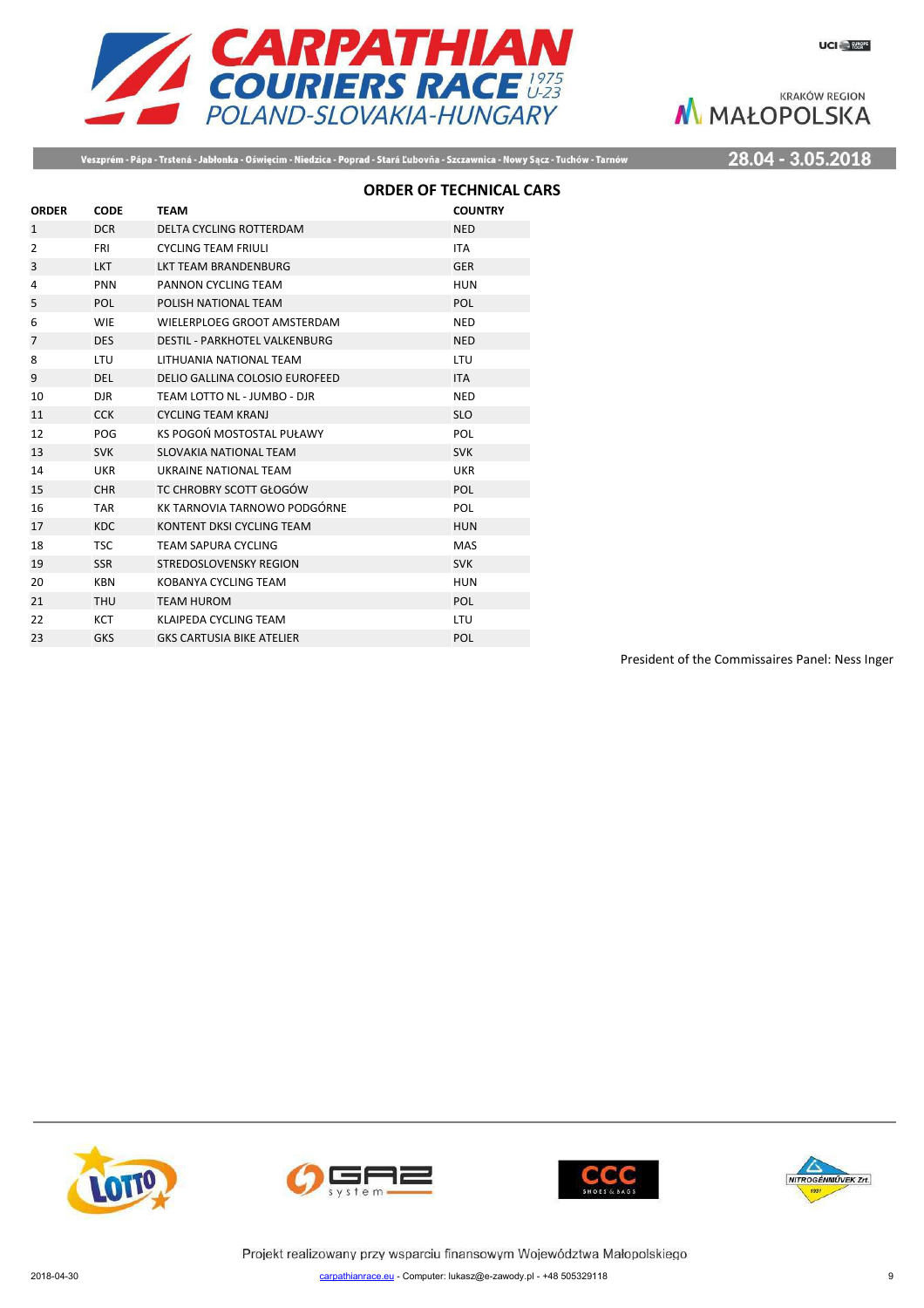

Veszprém - Pápa - Trstená - Jabłonka - Oświęcim - Niedzica - Poprad - Stará Ľubovňa - Szczawnica - Nowy Sącz - Tuchów - Tarnów

**JERSEY HOLDERS AFTER STAGE 3**

### 28.04 - 3.05.2018

# **INDIVIDUAL GENERAL CLASSIFICATION - white**



**POINT CLASSIFICATION - black**



**MOUNTAIN CLASSIFICATION - orange**



#### **SPRINT CLASSIFICATION - pink**



**CLASSIFICATION OF COMPETITORS 19-20 YEARS - blue**











Projekt realizowany przy wsparciu finansowym Województwa Małopolskiego



**Bax Sjoerd (234) DELTA CYCLING ROTTERDAM**

**GAZ-SYSTEM**

**Koch Christian (83) LKT TEAM BRANDENBURG**

**CCC**

**Bais Mattia (1) CYCLING TEAM FRIULI**

# **MAŁOPOLSKA ORG ORGANIZACJA TURYSTYCZNA**

**Bais Mattia (1) CYCLING TEAM FRIULI** Jersey wearer: **Bax Sjoerd (234) DELTA CYCLING ROTTERDAM**

# **NITROGENMUVEK**

**Maciejuk Filip (11) POLISH NATIONAL TEAM**

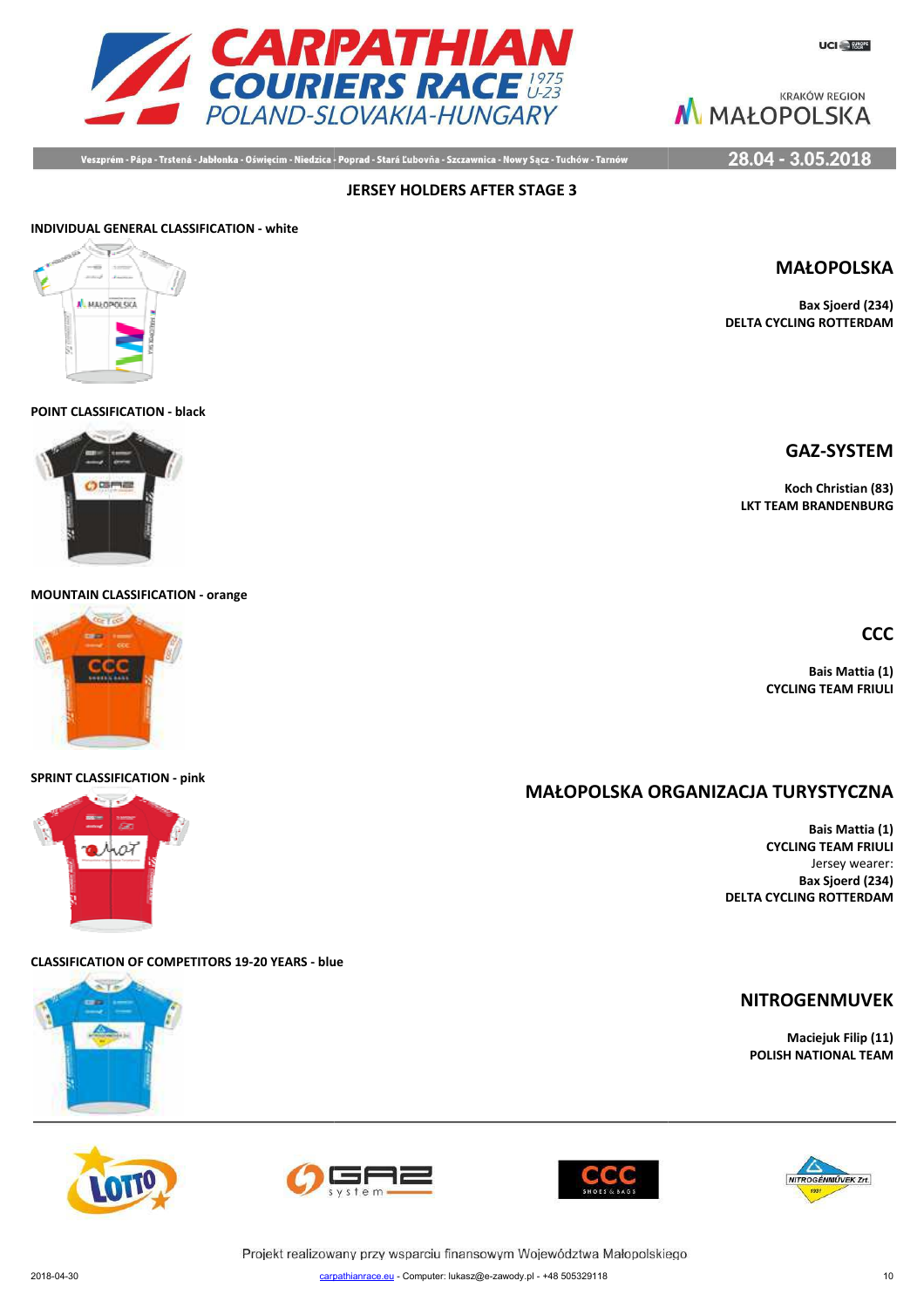



Veszprém - Pápa - Trstená - Jabłonka - Oświęcim - Niedzica - Poprad - Stará Ľubovňa - Szczawnica - Nowy Sącz - Tuchów - Tarnów

28.04 - 3.05.2018

## **RESUME CLASSIFICATIONS**

### **INDIVIDUAL GENERAL CLASSIFICATION**

| <b>RANK</b>    | BIB            | <b>SURNAME, NAME</b>       | <b>TEAM</b> | <b>GAP</b> |
|----------------|----------------|----------------------------|-------------|------------|
| $\mathbf{1}$   | 234            | <b>BAX Sjoerd</b>          | <b>DCR</b>  |            |
| $\overline{2}$ | $\mathbf{1}$   | <b>BAIS Mattia</b>         | <b>FRI</b>  | $+19$      |
| 3              | 83             | <b>KOCH Christian</b>      | LKT         | $+23$      |
| 4              | 91             | <b>DINA Marton</b>         | PNN         | $+25$      |
| 5              | 11             | *MACIEJUK Filip            | <b>POL</b>  | $+26$      |
| 6              | 4              | *GIURIATO Alberto          | <b>FRI</b>  | $+30$      |
| 7              | 233            | *VAN DEN DOOL Jens         | <b>DCR</b>  | +33        |
| 8              | 191            | <b>BURGER Sven</b>         | <b>WIE</b>  | +48        |
| 9              | 102            | VAN LOON Jordi             | DES         | $+1:03$    |
| 10             | 31             | <b>LASINIS Venantas</b>    | LTU         | $+1:07$    |
| 11             | 153            | <b>RADICE Raffaele</b>     | DEL         | $+1:08$    |
| 12             | 5              | *DONEGA Matteo             | FRI         | $+1:23$    |
| 13             | 13             | MAŁECKI Kamil              | POL         | $+2:09$    |
| 14             | $\overline{2}$ | *ORLANDI Massimo           | FRI         | $+2:12$    |
| 15             | 141            | *SINSCHEK Nils             | DJR         | $+2:19$    |
| 16             | 92             | *VALTER Attila             | PNN         | $+2:24$    |
| 17             | 135            | *PRIMOZIC Jaka             | <b>CCK</b>  | $+2:27$    |
| 18             | 3              | *BAIS Davide               | FRI         | $+2:28$    |
| 19             | 201            | *PEKALA Piotr              | POG         | $+2:29$    |
| 20             | 21             | <b>BELLAN Juraj</b>        | <b>SVK</b>  | $+2:29$    |
| 21             | 235            | *TULNER Rens               | <b>DCR</b>  | $+2:31$    |
| 22             | 101            | *BEARD Cameron             | <b>DES</b>  | $+2:34$    |
| 23             | 15             | <b>BOGUSŁAWSKI Marceli</b> | POL         | $+2:42$    |
| 24             | 12             | *TRACZ Szymon              | POL         | $+2:43$    |
| 25             | 94             | <b>DINA Daniel</b>         | PNN         | $+2:44$    |
| 26             | 42             | MUSIIENKO Bohdan           | UKR         | $+2:46$    |
| 27             | 224            | *JĄKAŁA Jakub              | <b>CHR</b>  | $+2:47$    |
| 28             | 125            | *BURCZAK Dawid             | <b>TAR</b>  | $+2:48$    |
| 29             | 95             | <b>FILUTAS Viktor</b>      | PNN         | $+2:49$    |
| 30             | 103            | *DE JONG Timo              | DES         | $+2:49$    |
| 31             | 155            | DI FELICE Francesco        | <b>DEL</b>  | $+2:49$    |
| 32             | 161            | *KISS Hunor Mate           | <b>KDC</b>  | $+2:50$    |
| 33             | 195            | <b>STEINBUSCH Joep</b>     | <b>WIE</b>  | $+2:53$    |
| 34             | 123            | *BYSTRZYCKI Wojciech       | <b>TAR</b>  | $+2:56$    |
| 35             | 14             | *KRAWCZYK Szymon           | POL         | $+3:01$    |
|                |                |                            |             |            |

#### **POINT CLASSIFICATION**

| RANK | BIB          | <b>SURNAME, NAME</b>  | <b>TEAM</b> | <b>PTS</b> |
|------|--------------|-----------------------|-------------|------------|
| 1    | 83           | <b>KOCH Christian</b> | LKT         | 48         |
| 2    | 191          | <b>BURGER Sven</b>    | <b>WIE</b>  | 47         |
| 3    | 152          | <b>GALDOUNE Ahmed</b> | DEL         | 44         |
| 4    | $\mathbf{1}$ | <b>BAIS Mattia</b>    | FRI         | 42         |
| 5    | 155          | DI FELICE Francesco   | DEL         | 42         |
| 6    | 91           | <b>DINA Marton</b>    | <b>PNN</b>  | 39         |
| 7    | 234          | <b>BAX Sjoerd</b>     | <b>DCR</b>  | 39         |
| 8    | 13           | MAŁECKI Kamil         | POL         | 34         |
| 9    | 102          | VAN LOON Jordi        | <b>DES</b>  | 34         |
| 10   | 11           | <b>MACIEJUK Filip</b> | POL         | 33         |

#### **MOUNTAIN CLASSIFICATION**

| RANK | BIB | <b>SURNAME, NAME</b>    | <b>TEAM</b> | <b>PTS</b> |
|------|-----|-------------------------|-------------|------------|
| 1    | 1   | <b>BAIS Mattia</b>      | FRI         | 8          |
| 2    | 91  | <b>DINA Marton</b>      | <b>PNN</b>  | 7          |
| 3    | 141 | SINSCHEK Nils           | <b>DJR</b>  | 3          |
| 4    | 31  | <b>LASINIS Venantas</b> | LTU         | 2          |
| 5    | 195 | STEINBUSCH Joep         | <b>WIE</b>  | 2          |
| 6    | 234 | <b>BAX Sjoerd</b>       | <b>DCR</b>  | 1          |
| 7    | 11  | <b>MACIEJUK Filip</b>   | POL         | 1          |

### **SPRINT CLASSIFICATION**

| RANK | BIB | <b>SURNAME, NAME</b>    | <b>TEAM</b> | <b>PTS</b>     |
|------|-----|-------------------------|-------------|----------------|
| 1    | 1   | <b>BAIS Mattia</b>      | FRI         | 6              |
| 2    | 234 | <b>BAX Sjoerd</b>       | <b>DCR</b>  | 4              |
| 3    | 195 | <b>STEINBUSCH Joep</b>  | <b>WIE</b>  | 3              |
| 4    | 102 | VAN LOON Jordi          | <b>DES</b>  | 3              |
| 5    | 13  | MAŁECKI Kamil           | POL         | 3              |
| 6    | 155 | DI FELICE Francesco     | DEL         | 3              |
| 7    | 31  | <b>LASINIS Venantas</b> | LTU         | $\overline{2}$ |
| 8    | 141 | <b>SINSCHEK Nils</b>    | <b>DJR</b>  | 2              |
| q    | 11  | <b>MACIEJUK Filip</b>   | POL         | 1              |
| 10   | 23  | <b>STOCEK Matus</b>     | <b>SVK</b>  | 1              |
|      |     |                         |             |                |